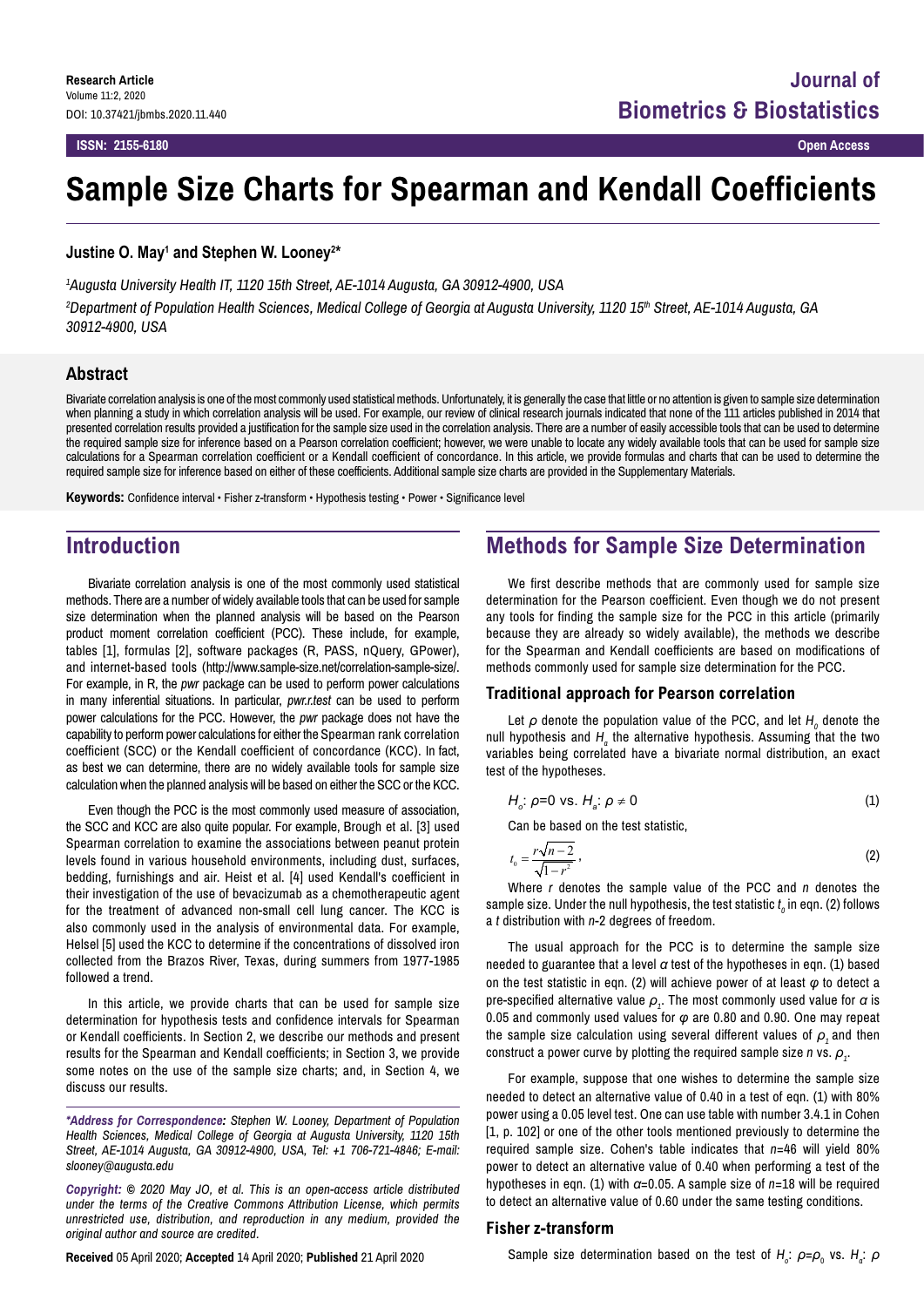$\neq$   $\rho$ <sub>0</sub> using the test statistic in eqn. (2) can be performed only if the null value is  $\rho_{_{\scriptscriptstyle{\theta}}}$ =0. If one wishes to test a non-zero null value, the most common approach is to use a test statistic based on the Fisher *z*-transform of *r* [6].

For any 
$$
-1 < r < 1
$$
, the Fisher z-transform of  $r$  is given by:

$$
z(r) = \tanh^{-1} r = \ln((1+r)/(1-r))/2,
$$
\n(3)

which is asymptotically distributed as  $\,N\big(\text{tanh}^{-1}\rho,\ \sigma^2_{\scriptscriptstyle \cal Z}\big)$  , where  $\rho$  denotes the population value of the PCC and  $\sigma_z^2$  denotes the asymptotic variance of *z*(*r*). The same transformation can be applied to the sample value of a Spearman or Kendall coefficient, yielding an approximately normally distributed transformed coefficient. For the PCC,  $\sigma_z^2 = 1/(n-3)$  [6] and, for the KCC,  $\sigma_z^2 = 0.437 / (n - 4)$  [7]. For Spearman's coefficient, the value of  $\sigma_z^2$  depends on  $\rho_s$ , the population value of the SCC: for |  $\rho_s$ | < 0.95,  $\sigma_z^2 = (1 + \rho_s^2 / 2) / (n - 3)$  [2]; for  $|\rho_s| \ge 0.95$ ,  $\sigma_z^2 = 1.06 / (n - 3)$  [7].

### **Sample size based on hypothesis testing**

The asymptotic distributional result for *z*(*r*) can be used to derive a test statistic for testing H<sub>0</sub>:  $\rho = \rho_0$ :

$$
z_{\rho 0} = \frac{z(r) - z(\rho_0)}{\sqrt{1/(n-3)}},
$$
\n(4)

Where *n* is the sample size, *z*(*r*) is the Fisher *z-*transform applied to the sample value of the PCC, and *z*( $\rho_{_{0}}$ ) is the Fisher *z-*transform applied to the hypothesized value of the PCC. An approximate *p*-value is then obtained by calculating the appropriate tail probability for  $z_{\rho 0}$  using the standard normal distribution. For example, suppose one wishes to test *H<sub>o</sub>: ρ*=0.2 vs. *H<sub>a</sub>: ρ* ≠ 0.2, and that a sample of size *n*=30 yields *r*=0.52. Then

$$
z_{\rho 0} = \frac{z(r) - z(\rho_0)}{\sqrt{1/(n-3)}} = \frac{z(0.52) - z(0.20)}{\sqrt{1/(30-3)}} = \frac{0.576 - 0.203}{\sqrt{1/27}} = 1.94,
$$

With an approximate two-tailed *p*-value of 2(1- $\Phi$ (1.94)) = 0.0522, where  $\Phi(\bullet)$  denotes the distribution function of the standard normal.

More generally, let *ξ* denote the population value of the measure of association to be tested (either the PCC, SCC, or KCC). Then a test statistic based on the Fisher *z*-transform is given by:

$$
z_{\xi 0} = \frac{z(\xi) - z(\xi_0)}{\sqrt{c^2 / (n - b)}},\tag{5}
$$

Where  $\hat{\xi}$  denotes the sample estimate,

*ξ0* denotes the hypothesized value,

*n* denotes the sample size,

*z*(•) denotes the Fisher z-transform, and

*b* and *c2* are obtained from Table 1.

An approximate *p*-value is then obtained by calculating the appropriate tail probability for  $z_{\kappa 0}$  using the standard normal distribution.

Suppose we wish to use the test statistic in eqn. (5) to test

$$
H_o: \xi = \xi_o,
$$
 (6)

Where - $1 < \xi_{\text{o}}$ < 1 is the pre-specified null value of the desired measure of association (either the PCC, SCC, or KCC). Let *ξ<sup>1</sup>* denote the alternative value of the measure of association that we wish to detect with our planned hypothesis test. For a two-tailed test of the null hypothesis in eqn. (6), the required sample size for detecting the value *ξ<sup>1</sup>* with power *φ* using a test with significance level *α* is given by:

$$
n = b + c^{2} \left[ \frac{(z_{a/2} + z_{1-\varphi})}{z(\xi_{1}) - z(\xi_{0})} \right]^{2},
$$
\n(7)

Where *z<sup>γ</sup>* =upper γ-percentage point of the standard normal distribution,

*z*(•) denotes the Fisher z-transform, and

 *b* and *c2* are obtained from Table 1.

For a one-tailed test of eqn. (6), replace  $z_{\alpha/2}$  in eqn. (7) by  $z_{\alpha}$ . If the formula in eqn. (7) does not yield an integer value, the next larger integer is used (Table 1).

A chart based on eqn. (7) for finding the sample size required to achieve 80% power for a two-tailed test of Spearman's coefficient at significance level 0.05 is given in Figure 1; charts for upper-tailed and lower-tailed tests of Spearman's coefficient are provided in Figures S1 and S2 in the Supplementary Materials. A chart for finding the sample size required to achieve 80% power for a two-tailed test of Kendall's coefficient at significance level 0.05 is given in Figure 2; a chart for a one-tailed test of Kendall's coefficient is provided in Figure S3 in the Supplementary Materials.

Note that the sample size chart for the two-tailed test for the SCC (Figure 1) is formatted differently than that for the KCC (Figure 2). Because the value of  $c^2$  given in Table 1 for the SCC depends on the null value  $\rho_{\text{\tiny{sf}}}$ if  $ρ_{\text{\tiny{so}}} < 0.95$ , the values of  $ξ_{\text{\tiny{I}}}$  and  $ξ_{\text{\tiny{O}}}$  do not enter the formula in eqn. (7) symmetrically, as they do for the KCC. Therefore, to simplify the sample size curves for the two-tailed test of the SCC, we split the chart into two pieces: one for alternative values of *ρ<sup>s</sup>* greater than the null value *ρs0* (Figure 1a) and one for alternative values of  $\rho_{_\mathrm{s}}$  less than the null value  $\rho_{_{\mathrm{s0}}}$  (Figure 1b).

To use the sample size chart for the SCC, first locate the null value of the SCC along the *x*-axis in either Figure 1a ( $\rho_{s0}$  <  $\rho_{s1}$ ) or Figure 1b ( $\rho_{s0}$  $> \rho_{\rm sl}$ ). Then, draw a vertical line that intersects with the sample size curve corresponding to  $\rho_{s1}$ , the desired alternative value in the hypothesis test. Finally, draw a horizontal line from the curve to the *y*-axis. The point of intersection is the required sample size. To use the sample size chart for the KCC, first locate the smaller of the null value  $(\tau_o)$  and the alternative value (*τ1* ) of the KCC along the *x*-axis. Then, draw a vertical line that intersects with the sample size curve corresponding to the larger of  $r_{\scriptscriptstyle 0}$  and  $r_{\scriptscriptstyle 1}$ . Finally, draw a horizontal line from the curve to the *y*-axis. The point of intersection is the required sample size.

Suppose we are planning a study in which the SCC will be used as the measure of association and that we will test *H*<sub>c</sub>:  $\rho_{\text{s}}$ =0.4 vs. *H*<sub>a</sub>:  $\rho_{\text{s}}$  ≠ 0.4 once we have obtained the data. With a sample of *n=*129, we could detect an alternative value of  $\rho_{\text{\tiny{s}}}$  as small as 0.6 with 80% power using a two-tailed test with significance level 0.05 (Figure 1a). With a sample of *n=*180, we could detect an alternative value of  $\rho_{\text{\tiny S}}$  as large as 0.2 with 80% power using a two-tailed test with significance level 0.05 (Figures 1b and 2).

#### **Table 1.** Constants Needed to Apply Fisher z-Transform to Measures of Association.

| Measure of Association |  |                                                | Source |  |  |
|------------------------|--|------------------------------------------------|--------|--|--|
| Pearson                |  |                                                | [6]    |  |  |
| Spearman <sup>a</sup>  |  | $1+\left(\frac{\hat{\rho}^2}{\rho_s}/2\right)$ | $[2]$  |  |  |
| Spearman <sup>a</sup>  |  | 1.06                                           |        |  |  |
| Kendall                |  | 0.437                                          |        |  |  |
|                        |  |                                                |        |  |  |

<sup>a</sup>For sample size determination based on a confidence interval,  $\widehat{\rho_{_s}}$  is a "planning value," where ρ<sub>s</sub> denotes the population value of the Spearman rank correlation coefficient. For sample size determination based on a hypothesis test,  $\hat{\rho_s}$  is the null value  $\rho_{\rm s0}$ . The value  $c^{2} = 1 + (\hat{\rho}_s^2/2)$  is used if  $|\hat{\rho_s}|$  <0.95; otherwise 1.06 is used.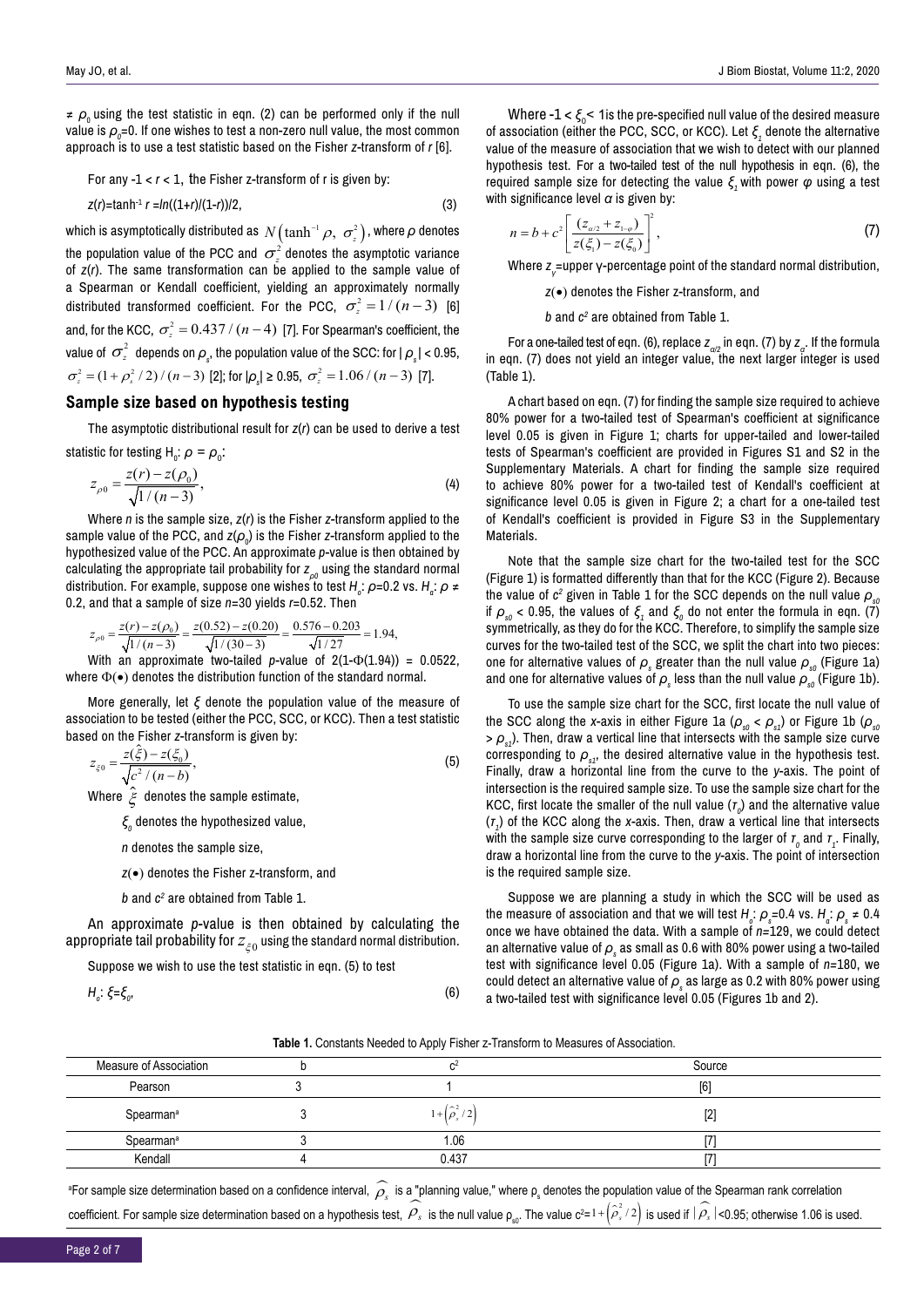

Figure 1a. Curves for finding the required sample size that will yield 80% power for a two-tailed test of a single Spearman coefficient at significance level 0.05, to be used when the alternative value (ps1) is greater than the null value (ps0). To use the chart, first locate the null value of the SCC along the x-axis. Then, draw a vertical line that intersects with the sample size curve corresponding to the desired alternative value. Finally, draw a horizontal line from the curve to the y-axis. The point of intersection with the y-axis is the required sample size.



Figure 1b. Curves for finding the required sample size that will yield 80% power for a two-tailed test of a single Spearman coefficient at significance level 0.05, to be used when the alternative value (ps1) is less than the null value (ps0). To use the chart, first locate the null value of the SCC along the x-axis. Then, draw a vertical line that intersects with the sample size curve corresponding to the desired alternative value. Finally, draw a horizontal line from the curve to the y-axis. The point of intersection with the y-axis is the required sample size.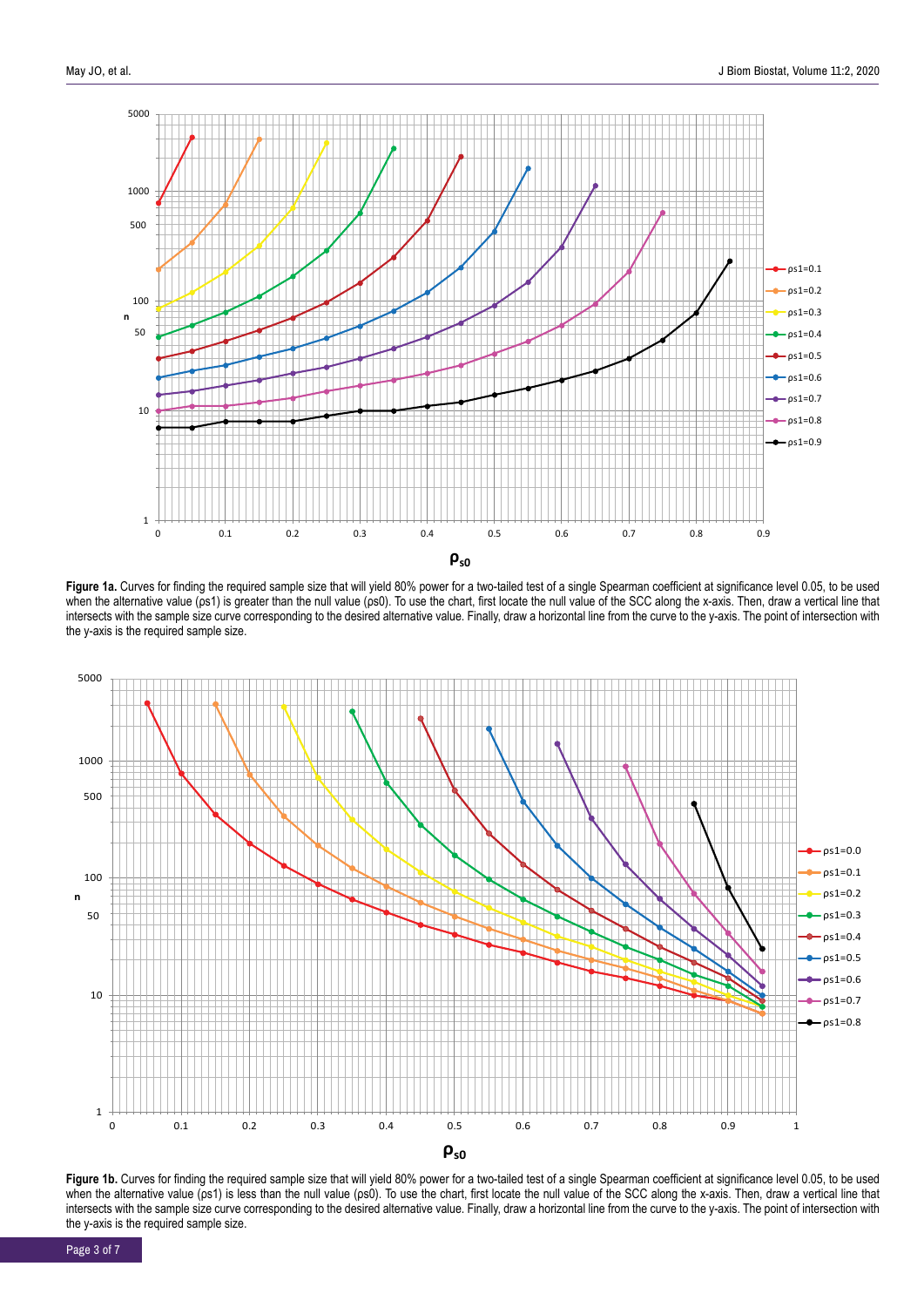If we intend to use the KCC as the measure of association in the study being planned, the required sample sizes would be *n=*52 and *n=*75, respectively, for a two-tailed test of

$$
H_o
$$
:  $\tau$ =0.4 vs.  $H_a$ :  $\tau \neq 0.4$ ,

assuming alternative values of *τ<sup>1</sup>* =0.6 and 0.2 (Figure 2). A comparison of the sample size results for the SCC and KCC in this example illustrates the phenomenon described by Helsel [5] that, with all other things (including sample size) being equal, smaller values of *t*, the sample value of the KCC, relative to *r* and *r* are required to yield a given degree of statistical significance. With regard *s* to sample size estimation in this article, this means that smaller sample sizes are required for the KCC than for the SCC to achieve the same level of power, all other things (including null and alternative values) being equal.

### **Sample size based on confidence interval estimation**

The Fisher *z-*transform can also be used to derive approximate 100(1-*α*)% confidence limits for *ρ*. To obtain these limits, one must first derive a Wald-type approximate confidence interval (C.I.) for the Fisher-*z* transformed value of the population value of the PCC,  $z(\rho) = \ln((1+\rho)/\sqrt{1+\rho})$  $(1 - \rho)$ ) / 2.

An approximate 100(1-*α*)% C.I. for *z*(*ρ*) is given by:

$$
z(r) \pm z_{\alpha/2} \sqrt{1/(n-3)},
$$
 (8)

where *zα/2* is the upper *α*/2-percentage point of the standard normal distribution.

Next, the endpoints of the C.I. in eqn. (8) are "back transformed" using the inverse of the Fisher-*z* transform. This yields the following approximate 100(1-α)% C.I. for *ρ*:

$$
\left(\frac{\exp[2(LCL)-1]}{\exp[2(LCL)+1]}, \frac{\exp[2(UCL)-1]}{\exp[2(UCL)+1]}\right),\tag{9}
$$

Where

$$
LCL = z(r) - z_{\alpha/2} \sqrt{1/(n-3)}
$$
  
And 
$$
UCL = z(r) + z_{\alpha/2} \sqrt{1/(n-3)}.
$$

More generally, let *ξ* denote the population value of the desired measure of association (either the PCC, SCC, or KCC). Then approximate 100(1-α) % confidence limits for *z* (*ξ*) are given by:

$$
LCL = z(\hat{\xi}) - z_{\alpha/2} \sqrt{c^2 / (n - b)} \text{ And } UCL = z(\hat{\xi}) + z_{\alpha/2} \sqrt{c^2 / (n - b)}, \quad (10)
$$

Where *b* and *c2* are obtained from Table 1. The limits in eqn. (10) are then back transformed using eqn. eqn. (9) to obtain approximate  $100(1-\alpha)$ % confidence limits for *ξ*.

Bonett and Wright [2] proposed a two-stage process for determining *n* based on the desired width of a two-sided  $100(1-\alpha)\%$ 

 C.I. for the true value of a measure of association between two variables *X* and *Y*. This method can be applied to Pearson, Spearman, and Kendall coefficients.

**Stage 1: Compute** 
$$
n_0 = 4c^2 (1 - \hat{\xi}^2) (z_{\alpha/2} / w)^2 + b
$$
,

Stage 2: Compute  $n = (n_{0} - b)(w_{0} / w)^{2} + b$ 

if the desired confidence interval width has not been attained using  $n_{o}$ . In these formulas,

 $\hat{\xi}$  =a planning value for the coefficient of interest,

*w*=desired width of the C.I. for the population value *ξ*,

*zα/2* = upper *α*/2-percentage point of the standard normal distribution,

*b* and *c2* are obtained from Table 1,

 $n_{_{\scriptscriptstyle O}}$  is the sample size estimate from Stage 1,

 $w_{\textit{o}}$  is the width of the Stage 1 interval based on  $n_{\textit{o}}$ .



Figure 2. Curves for finding the required sample size that will yield 80% power for a two-tailed test of a single Kendall coefficient at significance level 0.05. To use the chart, first locate the smaller of the null value (τ0) and the alternative value (τ1) of the KCC along the x-axis. Then, draw a vertical line that intersects with the sample size curve corresponding to the larger of τ0 and τ1. Finally, draw a horizontal line from the curve to the y-axis. The point of intersection with the y-axis is the required sample size.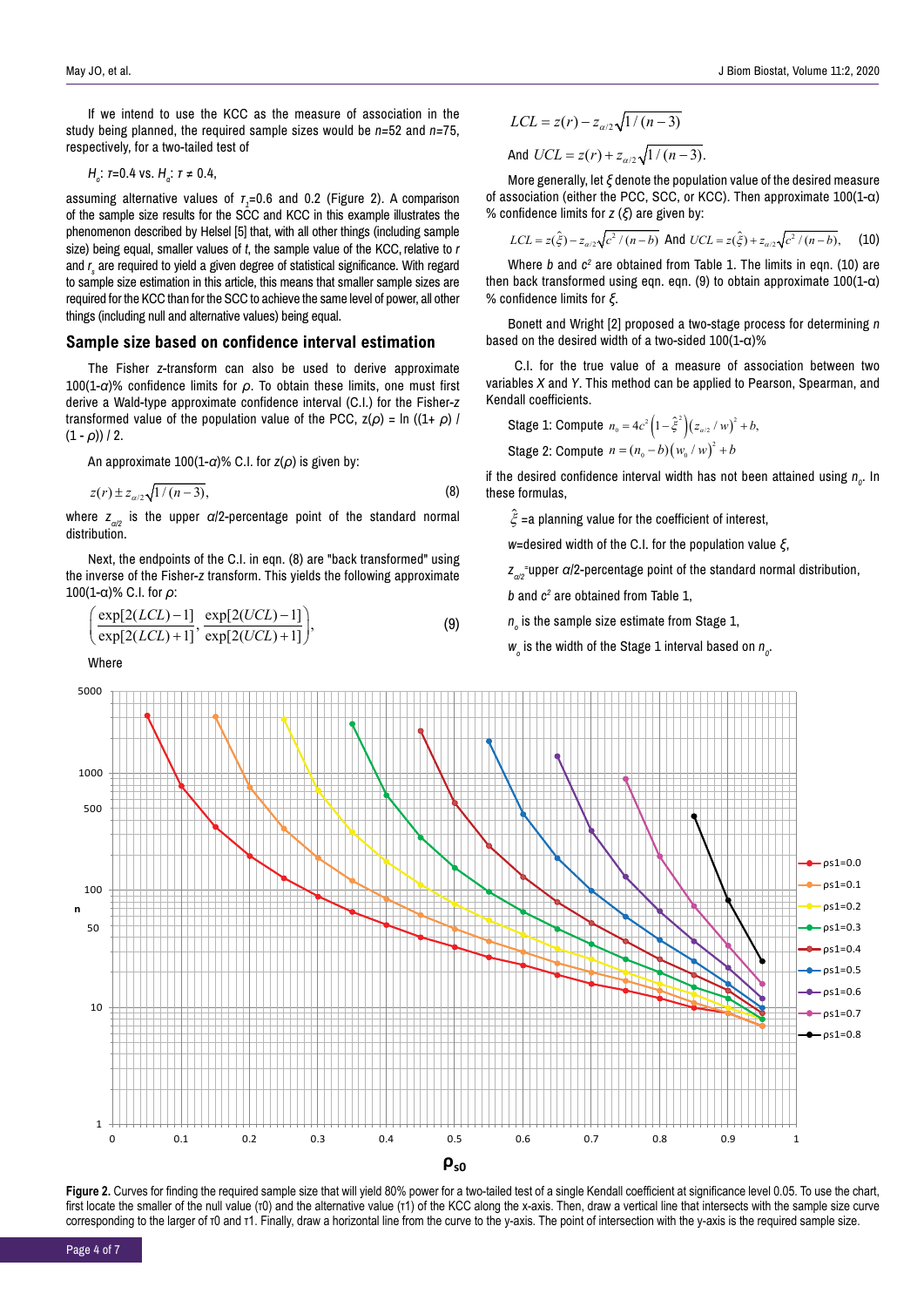If the value of *n* resulting from Stage 2 is not an integer, the next larger integer is used. Charts for finding the required sample size for estimating a SCC or KCC using a 95% two-sided C.I. that is based on this two-stage procedure are provided in Figures 3 and 4, respectively.

To use the charts in Figures 3 and 4, first locate the planning value for the measure of association along the *x*-axis. Then, draw a vertical line that intersects with the curve corresponding to the desired width of the confidence interval. Finally, draw a horizontal line from the curve to the *y*-axis. The point of intersection is the required sample size. For example, using the chart in Figure 3, we find that a sample size of *n*=177 would yield a 95% C.I. for  $\boldsymbol{\rho}_\text{\tiny s}$  of width 0.20 based on a planning value of 0.70. For the KCC, a sample size of *n*=62 would yield a 95% C.I. for *τ* of width 0.20 based on a planning value of 0.70 (Figure 4).

# **Notes on Using the Charts**

### **Zero null value**

By far the most commonly used null value in a test of a single PCC, SCC, or KCC, is *ξ<sub>0</sub>=*0. We have designed our charts so that it is relatively easy to determine the sample sizes required to detect several alternative values if the null hypothesis is *H<sub>o</sub>: ξ<sub>o</sub>=*0. For example, suppose that we are planning a study in which the primary analysis will be to perform a two-tailed test of *H<sub>0</sub>*: *ρ*<sub>s</sub>=0. By simply reading the values from the *y*-axis in Figure 1a, we can identify the sample sizes needed for each of the alternative values given in Table 2.

### **Negative coefficients**

The sample size charts in this article can be used only when  $\xi_1$  and  $\xi_0$ have the same sign. For negative values of  $\xi_1$  and  $\xi_0$ , one simply enters the appropriate chart with |*ξ<sup>1</sup>* | and |*ξ<sup>0</sup>* |. If *ξ<sup>1</sup>* and *ξ<sup>0</sup>* are of opposite signs, the formula in eqn. (7) is still valid; however, the charts provided in this article do not apply.

### **Minimum detectable alternative value**

In addition to finding the sample size needed for planning statistical inference for Spearman or Kendall coefficients, the charts can also be used to find the minimum detectable alternative value for a given sample size. For example, suppose that the primary analysis in the study being planned will involve a two-tailed test of *H*<sub>o</sub>:  $\rho$ <sub>s</sub>=0.4 vs. *H*<sub>a</sub>:  $\rho$ <sub>s</sub> ≠ 0.4 at significance level 0.05, and that the largest possible sample size available to the investigators is *n*=50. One could determine the minimum detectable alternative value  $(\rho_{s1})$  greater than the null value  $(\rho_{s0} = 0.4)$  from Figure 1a by first drawing a horizontal line from n=50 on the y-axis, and then drawing a vertical line from 0.4 on the x-axis. One then reads off the alternative values larger than 0.4



Figure 3. Sample size curves for finding the required sample size for estimating a Spearman coefficient using a 95% two-sided C.I. based on the two-stage procedure described in the text. To use the chart, first locate the planning value for the SCC along the x-axis. Then, draw a vertical line that intersects with the curve corresponding to the desired width of the confidence interval. Finally, draw a horizontal line from the curve to the y-axis. The point of intersection is the required sample size.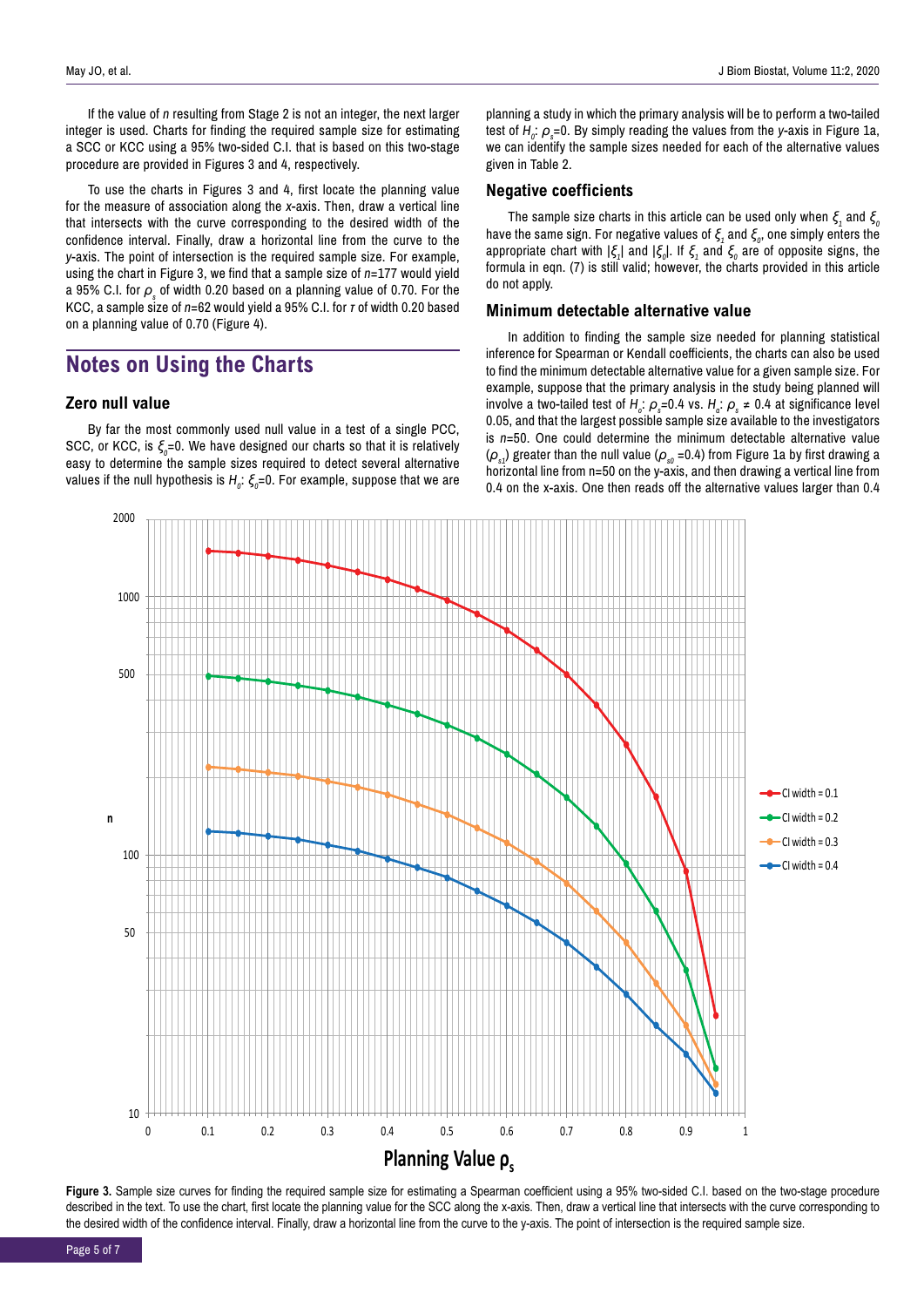

Figure 4. Sample size curves for finding the required sample size for estimating a Kendall coefficient using a 95% two-sided C.I. based on the two-stage procedure described in the text. To use the chart, first locate the planning value for the KCC along the x-axis. Then, draw a vertical line that intersects with the curve corresponding to the desired width of the confidence interval. Finally, draw a horizontal line from the curve to the y-axis. The point of intersection is the required sample size.

Table 2. Sample Sizes Needed to Achieve 80% Power to Detect Various Alternative Values of the Spearman Rank Correlation Coefficient Using a Two-Tailed Test of H<sub>0</sub>: ρ<sub>s</sub>=0 with Significance Level 0.05.

| Alterna<br>Value<br>native                           | ◡.          | $\mathsf{v}.\mathsf{c}$ | ∪.⊾ | ◡ | v.v     | v.J       | v.w | ∪.⊾ |
|------------------------------------------------------|-------------|-------------------------|-----|---|---------|-----------|-----|-----|
| $\sim$<br>0ה ש<br>Size<br>nuired.<br>`ample .<br>761 | 700<br>ده ا | $\overline{ }$          | ັ   |   | ົ<br>υu | oc<br>. . |     |     |

from this vertical line until it intersects with the horizontal line drawn from the y-axis. Note that graphical interpolation will be required if the horizontal line does not intersect with one of the sample size curves. Using Figure 1a, we see that with n=50, we could detect any alternative value  $\rho_{\alpha}$  greater than or equal to 0.7 with 80% power using a two-tailed test with significance level 0.05. A similar method could be used with Figure 1b to determine the maximum detectable alternative value  $(\rho_{s1})$  less than the null value in a test of *Ho* : *ρ<sup>s</sup> =ρs0* vs. *Ha* : *ρ<sup>s</sup>* ≠ *ρs0*.

### **Interpolation errors**

As with any graphical method, these charts are subject to error. For example, one must interpolate graphically if the horizontal line drawn from the appropriate curve in the charts intersects the y-axis at a value between tick marks. This is more of a problem for larger sample sizes since the distances between tick marks are much larger. However, the error for the interpolated value will be no larger than the difference between the values corresponding to the tick marks, and an adjustment can be made by slightly inflating the value read from the charts. We have found that an 6-inch ruler marked off in millimeters is particularly useful for carrying out any necessary graphical interpolation in the charts.

### **Discussion**

In this article, we have presented charts that can be used for sample size determination when planning a study in which the primary analysis involves hypothesis testing or confidence interval estimation for a Spearman or Kendall coefficient. In addition to the charts, we have provided simple sample size formulas that can be used for more accurate calculations. We have found Microsoft Excel<sup>®</sup> to be particularly useful for performing these

calculations, and a spreadsheet that accomplishes this is available from the second author. Freely available SAS code for performing these sample size calculations can be found in the on-line Software Appendix for Looney and Hagan [8], which can be downloaded from [http://bcs.wiley.com/he-bcs/Boo](http://bcs.wiley.com/he-bcs/Books?action=index&itemId=1118027558&bcsId=9351) [ks?action=index&itemId=1118027558&bcsId=9351.](http://bcs.wiley.com/he-bcs/Books?action=index&itemId=1118027558&bcsId=9351)

Despite the widespread use of correlation analysis, it is generally the case that little or no attention is given to sample size determination when planning a study in which correlation will be the primary analysis.

### **Conclusion**

In fact, our review of clinical research journals indicated that none of the 111 articles published in 2014 that used correlation as the primary analysis provided a sample size justification or power calculation. It is hoped that availability of the tools presented in this article will encourage analysts to perform sample size calculations for correlation coefficient inference. It is vitally important that one do this, given the adverse consequences when studies are either under- or over-powered. This can easily happen if one does not perform a sample size calculation prior to beginning the study.

### **References**

- 1. Jacob Cohen. "Statistical Power Analysis for the Behavioral Sciences" Lawrence Erlbaum Associates (1988).
- 2. Douglas G. Bonett and Thomas A. Wright. "Sample Size Requirements for Estimating Pearson, Kendall and Spearman Correlations" Psychometrika 65 (2000): 23-28.
- 3. Helen A. Brough, Kerry Makinson, Martin Penagos and Soheila J. Maleki, et al.